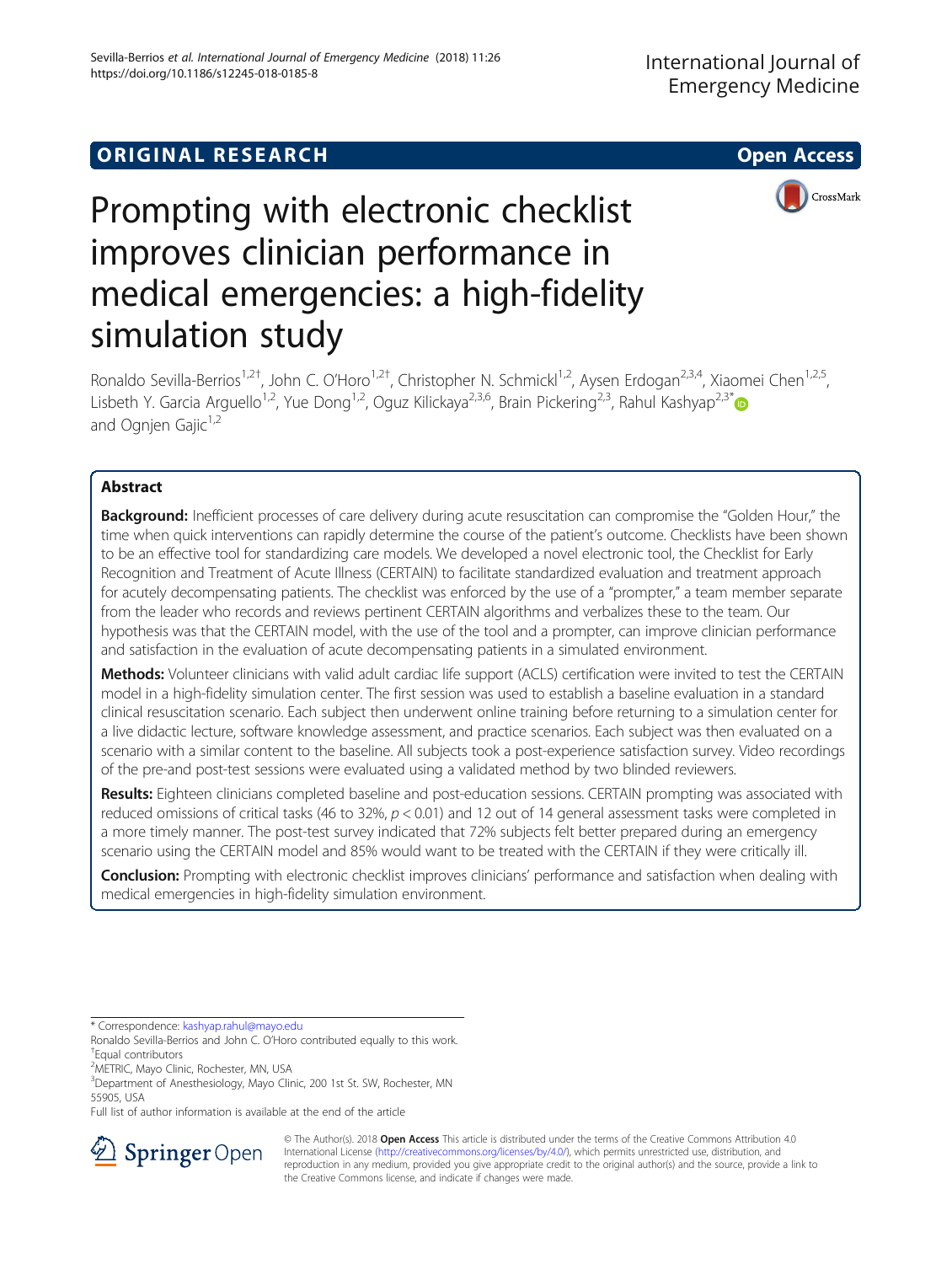## Background

Acute critical illness is routinely treated by highly trained staff in specialized care units. However, the initial resuscitation, the "Golden Hour" (after the initial hour following physiological insult or trauma is most crucial for successful resuscitation) can be impeded by inefficient processes of care delivery  $[1]$  $[1]$ . A key factor contributing to this is that critically ill patients continually generate vast quantities of clinical data [[2\]](#page-5-0). This information can overwhelm providers, especially those not specifically trained to work in fast-paced, high-stress environments [\[3](#page-5-0)]. It is crucial to develop strategies that streamline the processes of care to minimize clinical misjudgment [[4\]](#page-5-0).

Checklists are a validated tool for dealing with such challenges; long adopted by aviation and nuclear industries, they have recently been demonstrated invaluable in standardizing and improving clinical care [[5](#page-5-0)]. Haynes et al. showed a decreased in complications and 30-day mortality after non-cardiac surgery by implementing a surgical safety checklist [[6\]](#page-5-0).

However, checklist implementation has been slow in many settings, often due to a perception that the tool disturbs existing workflows. One approach to reduce the disruption is the presence of an additional team member, a checklist "prompter" specifically tasked with ensuring checklist completion. This has been tested during ICU [[7\]](#page-5-0) rounds, and it was associated with decreased mortality and shorter length of stay [\[8](#page-5-0)].

Proper care and timely interventions are critical in initial resuscitation  $\left[1, 9-12\right]$  $\left[1, 9-12\right]$  $\left[1, 9-12\right]$  $\left[1, 9-12\right]$  $\left[1, 9-12\right]$  $\left[1, 9-12\right]$  $\left[1, 9-12\right]$  especially in situations with diverse provider background and training [[13](#page-5-0)]. Algorithms like advance cardiac life support (ACLS) and advance trauma life supports (ATLS) have been created to structure the care provided in emergent cases. However, none of these algorithms address the more frequently encountered clinical problems like altered mental state, respiratory distress, syncope, and sepsis with a prescribed structured approach. Furthermore, these packages are based on memorizing and recall rather than providing easy access to informational cues to guide the resuscitation workflow.

It seems evident that providing an interface capable of summarizing this information and providing decision support and validated management algorithms would address a critical need  $[14]$ . We have recently designed and developed a novel electronic tool, the Checklist for Early Recognition and Treatment of Acute Illness (CER-TAIN), to apply a standard approach to evaluation and management of the acutely decompensating patient which included process of care workflows and a designated prompter [\[8](#page-5-0)]. We hypothesized that a standardized approach to the evaluation and management of acutely decompensating patients using the CERTAIN model would improve clinicians' performance and satisfaction in a simulated acute care environment.

## **Methods**

## Study participants

Participants were recruited from the trainees and staff of a tertiary care teaching medical center in Rochester Minnesota. Subjects included medical students, medical and surgical residents and fellows, nurse practitioners, and physicians. To ensure a common minimum level of competence and training, all volunteers were required to have ACLS/BLS certification to be able to participate. All subjects consented to being recorded and having their performance analyzed as part of this study and the Institutional Review Board approved the study protocol. Each participant attended two sessions, a baseline evaluation without the use of the CERTAIN and a second session with the CERTAIN after receiving training.

#### Study setting

The study was performed at a high-fidelity multidisciplinary simulation center equipped with technologically advanced mannequins programmed to show complex findings and react just as a patient would to treatment decisions and with video/audio recording capabilities [\[15\]](#page-5-0).

#### Study design

Subjects came to the simulation center in groups of two or three for baseline testing. During the first session, the subjects would be fully oriented to the simulation center, the mannequin's capabilities, and the study goals and expectations. After that, each was asked to perform evaluation and treatment of a simulated patient based on a standard 10-min clinical scenario representing close to 30 min of "real-time" action. During the scenario, two members of the research team would act as confederates, playing the role of nurse, respiratory therapist, or other resuscitation staff as needed. This study staff would perform actions such as starting IVs, obtaining labs or studies, and providing background as needed. In this role, they were instructed to act only on commands given by the team lead, not taking independent decisions on their own. To enhance the fidelity of the simulation, standard delays were part of each diagnostic test, e.g., laboratory results would be made available 2 min after the provider requested to reflect point-of-care laboratory testing. All encounters were videotaped, and later, they were scored based on the proportion of critical tasks completed in that particular scenario. Participants were provided with didactic material to be reviewed on their individual time consisting of a presentation describing the CERTAIN method and work flow, "knobology" video that described how to use the CERTAIN software, and an example video of a simulation case where research personal modeled the used of the CERTAIN model on a standardized clinical scenario. They were also provided with access to the CERTAIN software for their own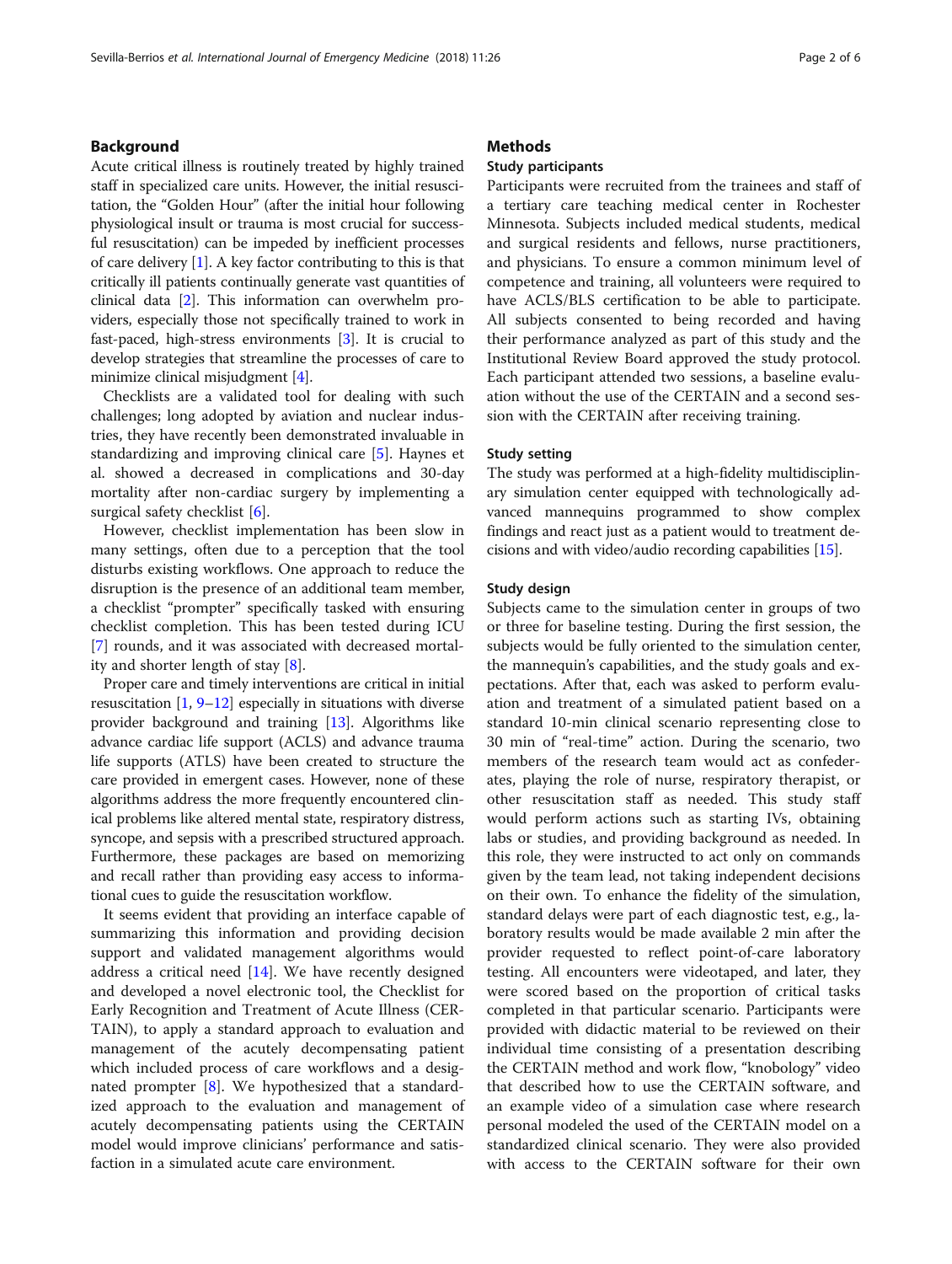independent practice in order to get familiarized with the use of the tool (Fig. 1).

Participants were asked to come back to the simulation center for a final session in groups of two to three clinicians in a minimum of 2 weeks for "washout" time. These 90-min sessions consisted of a brief 20-min didactic session, where we reviewed the most important components of the CERTAIN methodology and use, followed by a practical examination. The practical examination evaluated the participant's ability to navigate the tool before allowing hands on the use of the CERTAIN in the simulator. A minimum passing grade of 80% was required before moving on. The participants were then allowed to practice with two to three nongraded scenarios to experience the team leader and prompter roles. A debrief period of 5 to 10 min was done after each practice session in order to give positive or corrective feedback as indicated. A final videotaped testing scenario was then evaluated, where the scenario was designed to reflect the same critical tasks as the baseline evaluation for that subject. Each scenario was designed to have two variations with similar clinical progression and scorable points but disguised with a different clinical vignette to minimize recall bias (see Additional files [1](#page-4-0) and [2\)](#page-4-0). Even though the clinicians were given feedback for usability, the actual testing components were not revealed to them at any point, prior to the final test. Ultimately, the participants were asked to complete an online survey regarding their opinion of the CERTAIN method on clinical practice [[16\]](#page-5-0) (see Additional files [3](#page-4-0) and [4](#page-4-0)).

#### Statistical analysis

All video recordings were evaluated by two independent reviewers. In cases of disagreement, the reviewers had the opportunity to replay the video and clarify based on discussion. However, if disagreement persisted, a senior

critical care physician, using the definition on the SOP, would review the video and adjudicate disagreements. Each scorable item was graded as either "done" or "not done," and the time from simulation start to item completion was recorded. The data were analyzed with the use of JMP statistical software (JMP Version 7. SAS institute Inc. Cary, NC, 1989–2012). All reported  $P$  values are two-sided, and P values of less than 0.05 were considered to indicate statistical significance. Each subject served as its own control, so paired comparisons using McNemar and Wilcoxon signed rank test were used as appropriate. Pooling data analysis of total task, specific, and generic data was also presented as indication of group performance.

### Results

From 24 participants enrolled in the simulation study, 18 completed both baseline and follow-up assessments; 11 critical care fellows, two residents, two visiting clinicians, and three medical students. Two thirds of the study participants were clinicians with at least 6 months of formal critical care training and were considered with high level of expertise.

Prompting with the CERTAIN effectively decreased the number omissions in both general (15 vs 29%,  $P < 0.01$ ) and scenario-specific tasks (42 vs 59%, P< 0.01). The proportion of individual task completion is presented in Table [1.](#page-3-0) The overall pooled analysis of task completion was higher using the CERTAIN process, with omissions dropping by approximately one third (46 vs 32%, P< 0.01).

Prompting with the CERTAIN leads to faster completion rate in most key assessment tasks (12 out of 14), suggesting a more efficient care on the group using the tool (Table [2\)](#page-3-0). In the subgroup analysis by level of previous training, both groups (novice and expert) had similar improvement on the general tasks (expert  $n = 11$ , 3.5 vs 1.8

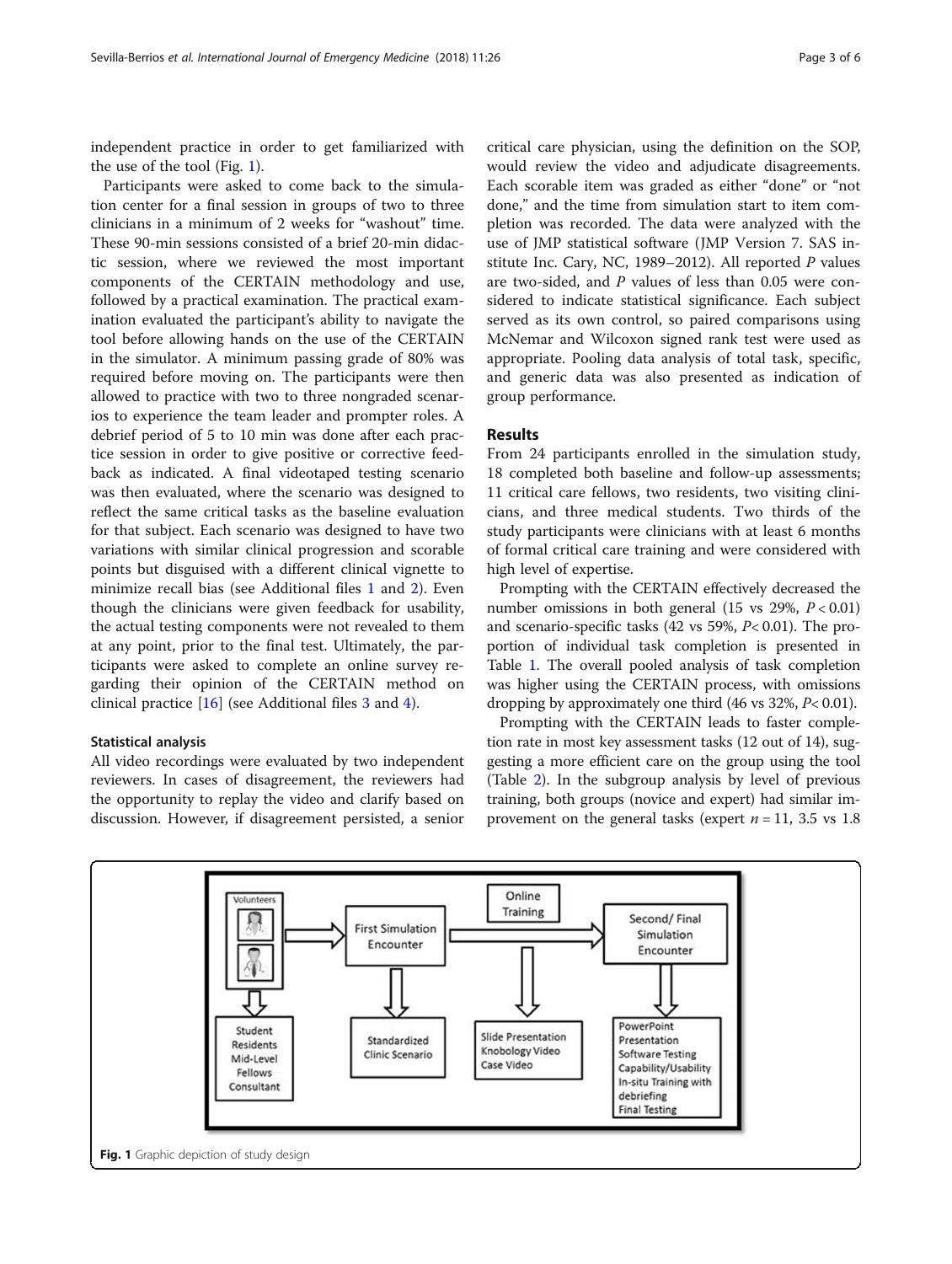\*Statstically signficant p-value

Evaluation of temperature

Review of past medical history

Review of home medication

Order initial basic lab test

Review of differential

Start oxygen supplementation

diagnosis

Total omissions  $(mean + SD)$ 

task omissions,  $P < 0.01$ ; novice  $n = 7$ , 4.9 vs 2.4 task omissions,  $P = 0.03$ ).

Upon completion of their participation on the clinical scenarios, the volunteers completed a survey regarding their impression using the CERTAIN method to evaluate and treat critical ill patients. Seventy-two percent of them felt well prepared (four or more on a 5-point scale) when using the CERTAIN model. Eighty-three percent indicated that they would want to be treated by the CERTAIN model if they were critically ill. However, only one third (six of 18) of the subjects thought the software was easy to use (see Table 3).

## **Discussion**

In a high-fidelity simulation environment prompting with the CERTAIN improved clinical task completion and decreased omission rates of critical tasks. Clinician satisfaction was high, with majority of participants wanting to incorporate this method to their own clinical practice.

Traditionally, resuscitation teams have been formed and trained to perform under stressful situations where they have to rapidly coordinate evaluation and treatment efforts [\[17,](#page-5-0) [18\]](#page-5-0). However, they have been structured around specific types of illness like trauma or cardiac arrest and largely rely on memory recall [\[18,](#page-5-0) [19](#page-5-0)]. Our experience \*Statstically signficant p-value

demonstrated the performance of clinicians under stress is suboptimal at best, with an overall task completion rate of 50% at baseline. This is consistent with the findings of Smith et al. showing a decline in skill retention and loss of ability to perform ACLS and BLS skills to standard level when re-tested at 12 months [\[20\]](#page-5-0).

As a potential solution, other studies have evaluated memory aids to improve health team performance in other situations. Haynes et al. tested the use of a checklist applied to regular operating room workflow on elective surgeries. His work showed a decrease on

| Table 3 Survey result |  |  |
|-----------------------|--|--|
|-----------------------|--|--|

| Survey statement                                                                         | Response score<br>$(N = 18)$ | Percentage of<br>score with four<br>points or higher (%) |  |  |  |
|------------------------------------------------------------------------------------------|------------------------------|----------------------------------------------------------|--|--|--|
| The CERTAIN approach helps<br>you feel better prepared<br>during the emergency scenario  | $4.2 \pm 1.0$                | 72                                                       |  |  |  |
| The CERTAIN software was<br>easy to use                                                  | $2.7 \pm 1.3$                | 33                                                       |  |  |  |
| I would want to be treated<br>by CERTAIN approach if<br>I were critically ill or injured | $4.2 \pm 0.9$                | 83                                                       |  |  |  |
| I think that checklist are useful<br>in a medical emergency                              | $4 \pm 0.9$                  | 67                                                       |  |  |  |

| without CERTAIN prompting |                                      |                            |            |  |  |  |
|---------------------------|--------------------------------------|----------------------------|------------|--|--|--|
| Item                      | <b>Without CERTAIN</b><br>$(N = 13)$ | With CERTAIN<br>$(N = 18)$ | $P$ value  |  |  |  |
| Code status discussion    | 7 (39%)                              | 12 (67%)                   | 0.09       |  |  |  |
| Airway assessment         | 10 (56%)                             | 18 (100%)                  | $* < 0.01$ |  |  |  |
| Breathing assessment      | 18 (100%)                            | 18 (100%)                  | 0.99       |  |  |  |
| Cardiac assessment        | 18 (100%)                            | 18 (100%)                  | 0.99       |  |  |  |
| Disability assessment     | 14 (78%)                             | 13 (72%)                   | 0.50       |  |  |  |

Exposure assessment 9 (50%) 15 (83%) 0.05 Evaluation of vital sign 18 (100%) 18 (100%) 0.09

Review of allergies 8 (44%) 16 (89%) \*< 0.01

10 (56%) 13 (72%) 0.23

12 (67%) 12 (67%) 0.62

7 (39%) 11 (61%) 0.14

17 (94%) 18 (100%) 0.50

18 (100%) 18 (100%) 0.99

14 (78%) 15 (83%) 0.50

 $13 \pm 4.3$  (71%)  $15 \pm 2.7$  (85%) \*0.01

<span id="page-3-0"></span>Table 1 Proportion of individual task completion with and

| <b>Table 2</b> Time to task completion on those cases that have task |
|----------------------------------------------------------------------|
| completion on the pre- and post-intervention test                    |

| Item                                | Number of cases<br>available for<br>assessment | Mean time<br>change in<br>seconds | $P$ value  |
|-------------------------------------|------------------------------------------------|-----------------------------------|------------|
| Code status discussion              | 5                                              | $-181$                            | 0.04       |
| Airway assessment                   | 10                                             | $-114$                            | 0.07       |
| Breathing assessment                | 18                                             | $-41$                             | 0.16       |
| Cardiac assessment                  | 18                                             | $-92$                             | 0.05       |
| Disability assessment               | 11                                             | $-166$                            | 0.16       |
| Exposure assessment                 | 7                                              | 51                                | 0.39       |
| Evaluation of vital sign            | 18                                             | $-31$                             | 0.56       |
| Evaluation of<br>temperature        | 8                                              | $-73$                             | 0.35       |
| Review of past<br>medical history   | 7                                              | 51                                | 0.34       |
| Review of home medication           | 5                                              | $-91$                             | 0.31       |
| Review of allergies                 | 8                                              | $-5$                              | 0.92       |
| Order initial<br>basic lab test     | 17                                             | $-79$                             | $* < 0.01$ |
| Start oxygen<br>supplementation     | 18                                             | $-53$                             | 0.27       |
| Review of differential<br>diagnosis | 13                                             | $-49$                             | 0.47       |
| Total time to task<br>completion    | $11.7 \pm 5.2$                                 | $-62.4 \pm 68$                    | $* < 0.01$ |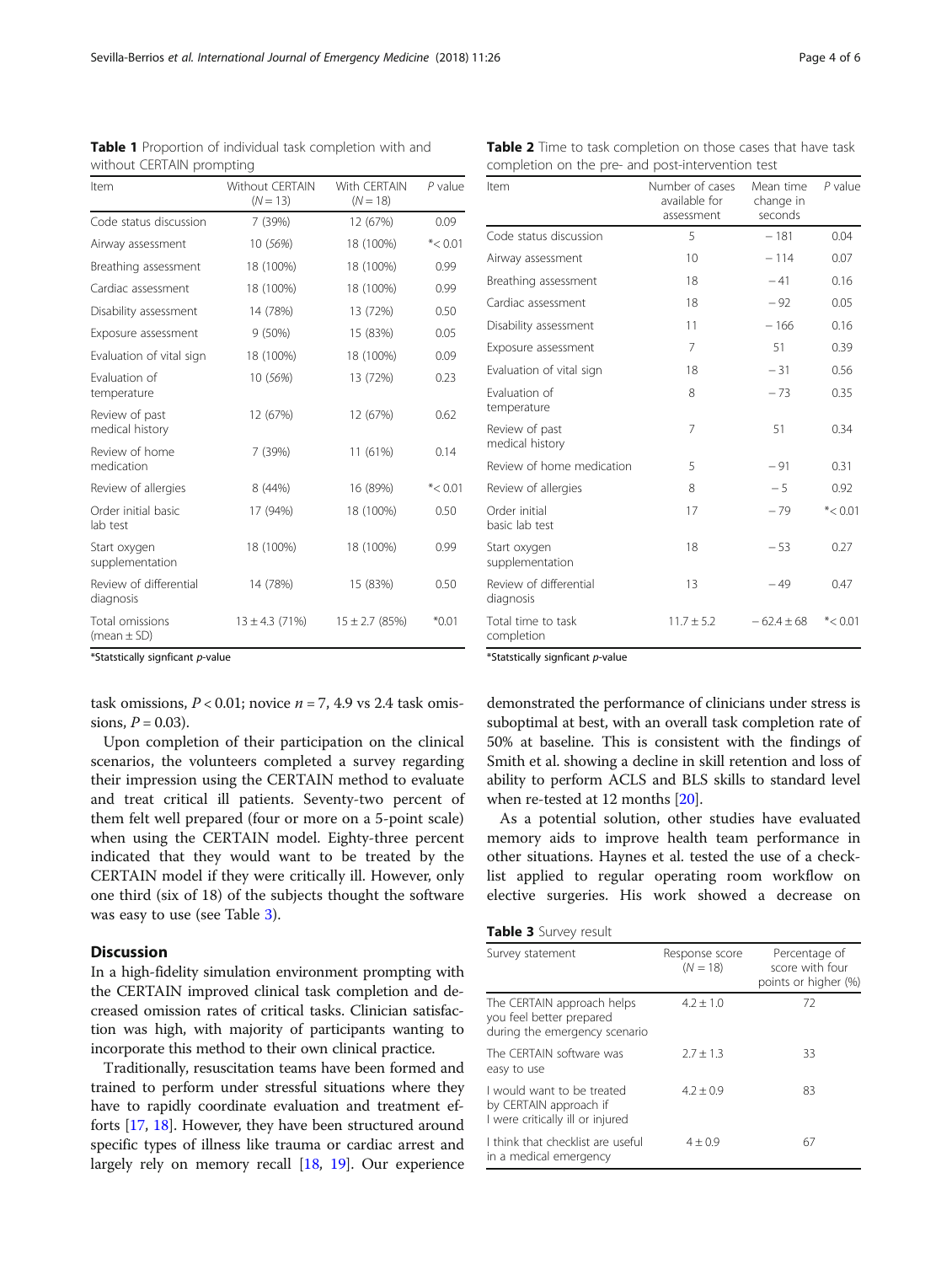<span id="page-4-0"></span>preventable surgical-related complications in the operating room [[6](#page-5-0)]. Two studies designed for emergency teams dealing with late-phase resuscitation, one with a smart phone application [\[21](#page-5-0)] and the other a traditional checklist [\[22](#page-5-0)], had promising results in simulated environments. However, their designs did not include a prompter, which likely reduced their team's compliance. Prompting with the CERTAIN is aimed to approach critical illness resuscitation earlier in the natural course of the disease, targeting to standardize the care on the socalled Golden hour. Early structured treatment has been shown to give better outcomes in simulated operating room crises [\[16\]](#page-5-0), sepsis [\[23](#page-5-0)], myocardial infarction [\[24](#page-5-0)], and other critical illness states and providing a unified approach to decompensation may prevent the need of cardiopulmonary resuscitation efforts.

In a different setting, Weiss et al. tested the usefulness of prompting in critical care practice by implementing the use of checklist with a prompter versus checklist alone during daily ICU rounds. This study showed improvement in compliance with process of care, decreased length of stay, and a decrease in mortality [\[7](#page-5-0)]. These findings clearly demonstrate that important role prompting can play in facilitating complex process of care. The present study differs, however, in using a prompter in a higher stress environment with simulated acute medical emergencies. This stress imposes an extra burden on providers which could increase the risk of task omission. In this sense, the choreography of the CERTAIN with a prompter combines the lessons of prior studies on checklists and prompting with leadership "best practices" [\[25](#page-5-0)], such as egalitarian leadership [[26\]](#page-5-0) and closed-loop communication [\[27\]](#page-5-0).

Ideally, one of the existing team members should be able to play a role of prompter, without any added cost. However, in resource constraint situations, the team lead should focus on resuscitation and as soon as the time allows review the checklist to see if anything has been missed.

The CERTAIN approach was well received by the participants. However, it is worth noting that software usability limitations were evident in the post-intervention survey. With only 33% of participants feeling the software is easy to use, a combination of improved training and interface may be necessary to make this practical in real high-stress environments. In this simulation study, due to volunteers' time and schedule constraints, the training was limited to 90 min. Most initial training in clinical resuscitation models (ACLS, BLS, or ATLS) are 12 h courses (usually two full training days) [[28\]](#page-5-0).

Another potential limitation could be that, even though the didactic sessions and practice scenarios were focused on tool usability rather than the scenario performance, having these done just prior to final testing could have influenced the performance.

The inferences from our results are further limited due to the simulation nature of this study, as well as the small sample size. Simulation training has been increasingly suggested as a valid research and training tool paired with good outcomes which makes it the ideal scenario to test a new method and clinical software [\[29](#page-5-0)]. The spectrum of scenarios encountered by our test subjects was limited to three common types: respiratory distress and hypoxia, hypotension due to severe sepsis/ septic shock, and chest pain secondary to acute coronary syndrome. These cases were chosen as they are the most common clinical presentations in hospitalized medical patients [\[30](#page-5-0)–[33\]](#page-5-0). Each clinician serving as his/her own control minimized the effect of variability in general medical knowledge. However, the absence of the control group of clinicians who were simply re-tested may limit the ability to discern the effectiveness of CERTAIN prompting vs training.

## Conclusion

Prompting with an electronic checklist (CERTAIN) improves clinical performance, subjective perceptions, and confidence of bedside clinicians confronted with typical emergency medical scenarios in high-fidelity simulation environment. Enhanced design/usability and better training are needed to leverage potential benefits of electronic checklist at the bedside of critically ill patients.

## Additional files

[Additional file 1:](https://doi.org/10.1186/s12245-018-0185-8) Structure of the study design. (DOCX 46 kb) [Additional file 2:](https://doi.org/10.1186/s12245-018-0185-8) Example of standardized clinical scenario. (DOCX 99 kb) [Additional file 3:](https://doi.org/10.1186/s12245-018-0185-8) Satisfaction survey: a post-CERTAIN survey. (DOCX 33 kb) [Additional file 4:](https://doi.org/10.1186/s12245-018-0185-8) Snapshot of CERTAIN tool. (DOCX 122 kb)

#### Acknowledgements

Special thanks to Denise Foy and Penny Pries and Multidisciplinary Simulation Center for their support.

#### Funding

This publication was supported by CTSA grant number UL1 TR000135 from the National Center for Advancing Translational Science (NCATS). Its contents are solely the responsibility of the authors and do not necessarily represent the official views of the NIH.

This publication was also supported by grant number 1C1CMS330964 from the Department of Health and Human Services, Centers for Medicare and Medicaid Services. The contents of this publication are solely the responsibility of the authors and do not necessarily represent the official views of the US Department of Health and Human Services or any of its agencies. These funding bodies have no role in the design of the study and collection, analysis, and interpretation of data and in writing the manuscript.

#### Availability of data and materials

Please contact author for data requests.

#### Authors' contributions

RSB, JCO, YD, OK, PB, RK, and OG conceived the idea of the study. RSB, JCO, SNC, AE, XC, and LGA participated in conducting and data gathering for the study. RSB and JCO wrote the first draft, and all others helped in editing the manuscript. All authors read and approved the final manuscript.